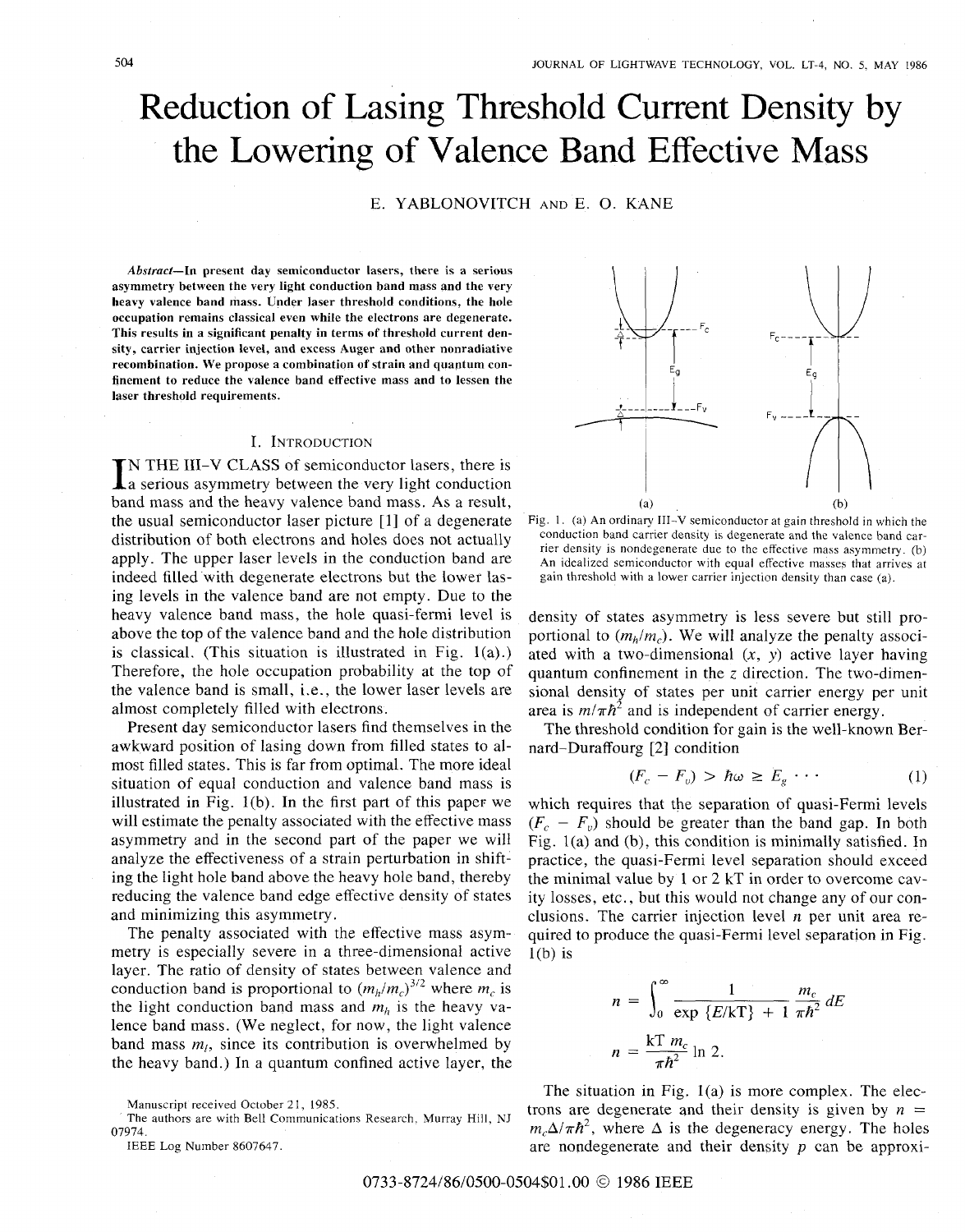YABLONOVITCH AND KANE: REDUCTION OF LASING THRESHOLD CURRENT 505

mated by

$$
p = \frac{kT m_h}{\pi \hbar^2} \exp \bigg\{-\frac{\Delta}{kT}\bigg\}.
$$

Equating *n* and *p* results in an equation for  $\Delta / kT$  which can be solved iteratively on a hand calculator

$$
\left(\frac{\Delta}{kT}\right)\left(\frac{m_c}{m_h}\right) = \exp\left\{-\frac{\Delta}{kT}\right\} \cdots \tag{2}
$$

A reasonable value for  $(m_c/m_h)$  is  $\frac{1}{6}$ , which results in a value for  $\Delta = 1.43$  kT. Therefore, the ratio of injection level in case l(a) over case l(b) is 1.43/ln *2* which is a factor greater than two. In a fully three-dimensional active region the penalty is even more severe.

The threshold current  $J_{th}$  in a semiconductor laser must compensate a) spontaneous emission  $J_{\rm sb}$ , b) nonradiative surface recombination on the two faces of the active region *2qnS,* and c) nonradiative Auger ecombination  $q\gamma n^3d$ 

$$
J_{\text{th}} = J_{\text{sp}} + 2qnS + q\gamma n^3 d \cdots \qquad (3)
$$

where *q* is the electronic charge, *S* is the surface recombination velocity,  $\gamma$  is the Auger recombination coefficient, and  $d$  is the thickness of the active layer. It is clear from the second and third terms of (3) that any reduction in carrier injection level *n* will immediately result in a reduction of threshold current density. This is especially true for Auger recombination, which is particularly serious for longer wavelength lasers.

It might also seem that  $J_{sp}$  would also benefit from a reduction in *n,* but this would be largely incorrect. The spontaneous emission is directly linked to the required laser gain by a fundamental formula [3], **[4]** which is analogous to the Einstein *A* and *B* relations and which is largely independent of any microscopic properties of the gain medium

$$
J_{\rm sp} = 8\pi qg \ d \ \Delta \nu / \lambda^2 \ \cdots \qquad \qquad (4)
$$

where  $g$  is the gross gain in the active region uncorrected for absorption,  $\lambda$  is the wavelength in the medium, and  $\Delta v$  is the spontaneous emission bandwidth. For a given gain, the main leverage on  $J_{sp}$  is via the emission bandwidth, but this tends to always be a few kT/h wide. For example, at the room temperature injection levels required for lasing, quantum confined excitons tend to have broad emission bands smeared together with the band-toband emission. Nevertheless, quantum confined active layers do tend to have somewhat narrower spontaneous emission bandwidths  $\Delta v \approx 3$  or 4 kT/h than do thick layers.

The main conclusion from the above discussion is that a reduction of valence band effective mass can reduce injection levels required for lasing and have a favorable effect on the threshold current via (3). Now let us see how the effective mass can be reduced by strain in a quantum confined layer. We have in mind to lift the  $k = 0$  degeneracy between light and heavy holes in the valence band of a ternary or quaternary semiconductor. If the light valence band can be shifted upward then its effective mass



Fig. 2. The iso-energy contour of the highest lying valence band of a semiconductor subject to compressive strain in the **x** and y directions. In the  $z$  direction, the mass is the heavy hole mass. In the  $x$  and  $y$  directions, the mass is much less.

would determine the band edge density of states. This will occur in a strained active layer *[5]* grown on a substrate whose lattice constant is smaller than the active layer would ordinarily prefer to grow.

The effect of strain on the valence band structure of semiconductors was first analyzed by Pikus and Bir **[6].**  As is usual, we neglect band structure terms linear in *k*  which are very small in the **111-V** semiconductors. The effect of strain is to mix the light and heavy valence bands whose energy is now given by

$$
E = A|k|^2 \pm (E_k^2 + E_e^2 + E_{ek}^2)^{1/2} \cdots
$$
 (5)

$$
E_k^2 = B^2|k|^4 + C^2(k_x^2k_y^2 + k_x^2k_z^2 + k_y^2k_z^2) \cdots
$$
 (5a)

$$
E_e^2 = b^2 (e_{xx} - e_{zz})^2 \cdots \qquad (5b)
$$

$$
E_{ek}^2 = Bb(e_{xx} - e_{zz})(k_x^2 + k_y^2 - 2k_z^2) \cdots
$$
 (5c)

where we have specialized to the case of strain  $e_{xx} = e_{yy}$ and have ignored shear strain and the hydrostatic term that shifts both bands uniformly. The plus and minus before the square root represent the heavy and light bands, respectively. *A, B,* and C are the reciprocal effective mass coefficients and *b* is the deformation potential. If the strain in the *x-y* plane is compressive, then the iso-energy surface in k-space is as shown in Fig. *2.* The highest valence band will be heavy in the z-direction and relatively light in the  $x-y$  plane.

Since the quantum confined layer cannot be grown arbitrarily thick, let us introduce quantum confinement in the *z* direction by restricting  $k_z$  to the values  $\pm l\pi/d$ , when *I* is an integer. This is equivalent to assuming infinitely high-potential barriers. Then *(5)* can be expanded [7] in a power series in  $k_{\parallel}^2 = k_x^2 + k_y^2$ .

$$
E = A(l\pi/d)^{2} \pm \{B(l\pi/d)^{2} - b(e_{xx} - e_{zz})\} + (A \pm T)k_{\parallel}^{2}
$$
\n(6)

and where

$$
\pm T = \frac{(2B^2 + C^2)(l\pi/d)^2 + Bb(e_{xx} - e_{zz})}{\pm 2{B(l\pi/d)^2 - b(e_{xx} - e_{zz})}} \cdots
$$
 (7)